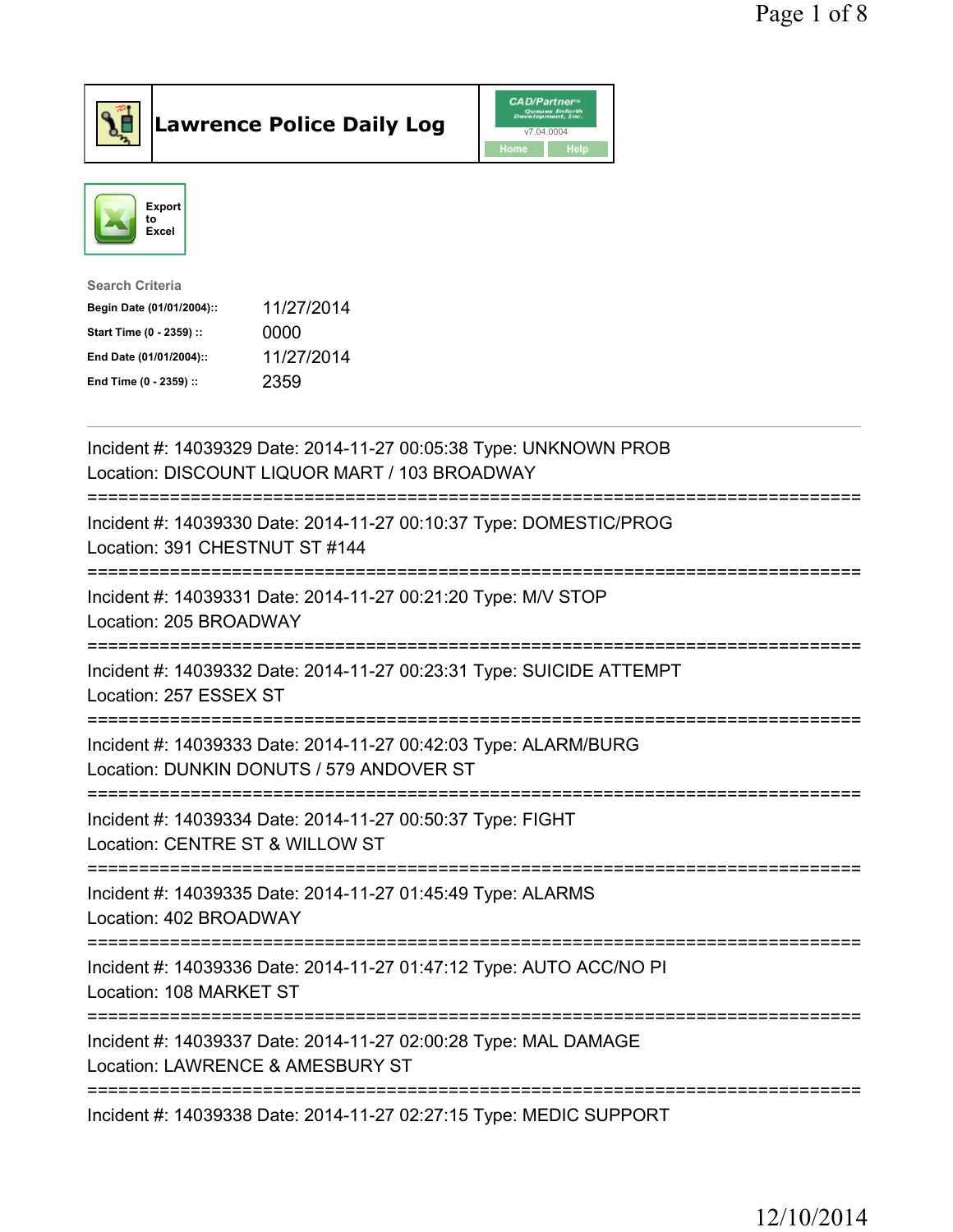| Location: 168 HOWARD ST                                                                                                                    |
|--------------------------------------------------------------------------------------------------------------------------------------------|
| Incident #: 14039340 Date: 2014-11-27 03:02:38 Type: ALARM/BURG<br>Location: 9 APPLETON ST                                                 |
| Incident #: 14039339 Date: 2014-11-27 03:02:43 Type: ALARMS<br>Location: METRO PCS / 160 BROADWAY<br>===================================== |
| Incident #: 14039341 Date: 2014-11-27 03:24:14 Type: LARCENY/PAST<br>Location: 150 WINTHROP AV                                             |
| :================================<br>Incident #: 14039342 Date: 2014-11-27 03:43:14 Type: B&E/PAST<br>Location: 853 ESSEX ST               |
| ==============================<br>Incident #: 14039343 Date: 2014-11-27 04:00:07 Type: WIRE DOWN<br>Location: 229 MT VERNON ST             |
| Incident #: 14039344 Date: 2014-11-27 04:13:42 Type: DISTURBANCE<br>Location: 103 BOXFORD ST FL 1                                          |
| Incident #: 14039345 Date: 2014-11-27 06:08:04 Type: ALARMS<br>Location: 478 LOWELL ST #1                                                  |
| Incident #: 14039346 Date: 2014-11-27 06:38:22 Type: E911 HANGUP<br>Location: 77 BROMFIELD ST                                              |
| Incident #: 14039347 Date: 2014-11-27 06:47:12 Type: GENERAL SERV<br>Location: 31 HANCOCK ST                                               |
| Incident #: 14039348 Date: 2014-11-27 07:46:53 Type: WIRE DOWN<br>Location: 36 MAY ST                                                      |
| Incident #: 14039349 Date: 2014-11-27 08:25:14 Type: M/V STOP<br><b>Location: MANCHESTER ST</b>                                            |
| ===============================<br>Incident #: 14039350 Date: 2014-11-27 08:32:42 Type: STOL/MV/PAS<br>Location: 19 BLANCHARD ST           |
| =========================<br>Incident #: 14039351 Date: 2014-11-27 08:54:53 Type: ALARMS<br>Location: 258 E HAVERHILL ST                   |
| Incident #: 14039352 Date: 2014-11-27 09:00:36 Type: MAL DAMAGE<br>Location: 390 SALEM ST                                                  |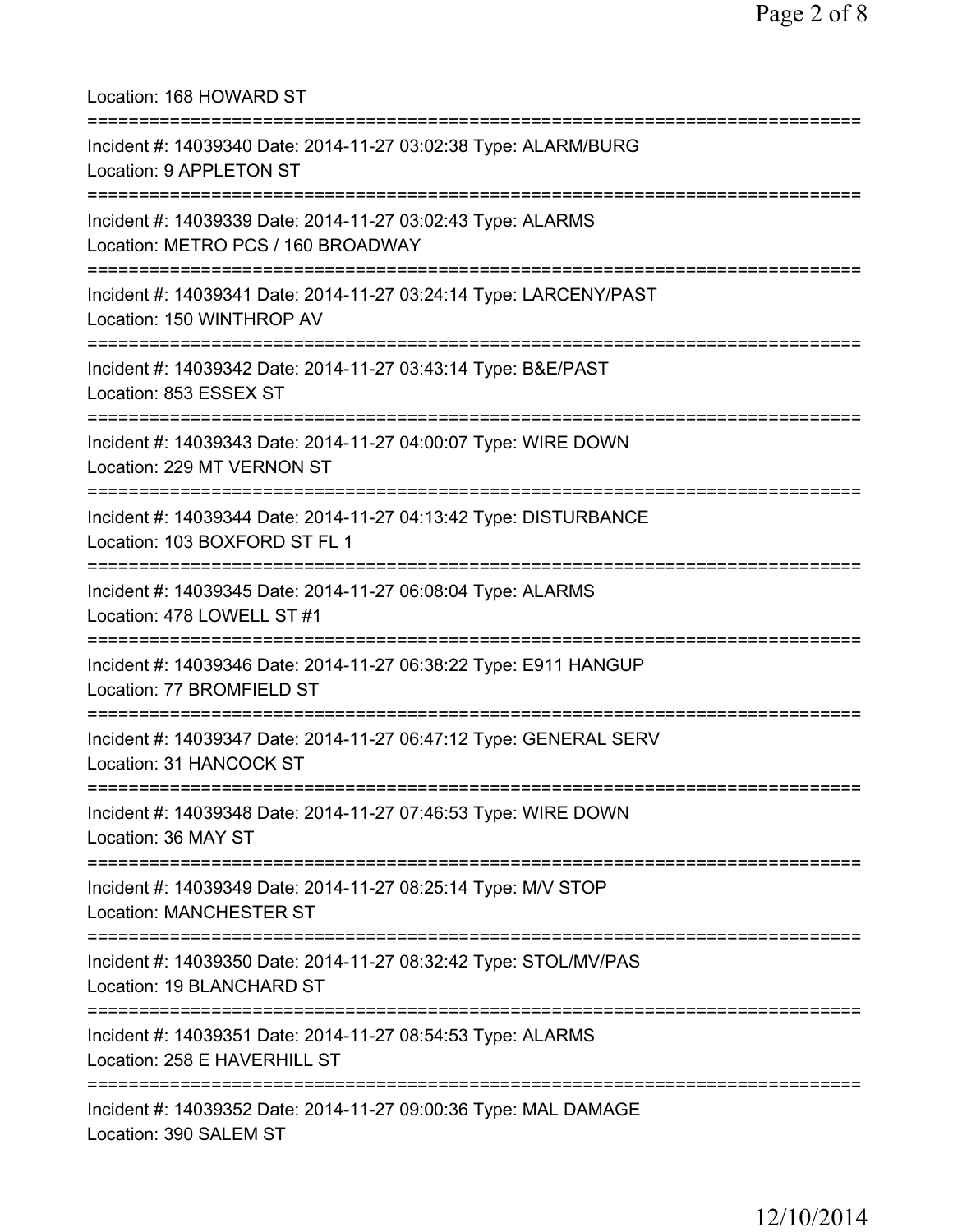| Incident #: 14039353 Date: 2014-11-27 09:03:53 Type: ALARM/BURG<br>Location: 651 BROADWAY                                            |
|--------------------------------------------------------------------------------------------------------------------------------------|
| Incident #: 14039354 Date: 2014-11-27 09:52:24 Type: AUTO ACC/NO PI<br>Location: 75 MANCHESTER ST                                    |
| Incident #: 14039355 Date: 2014-11-27 10:01:50 Type: NOISE ORD<br>Location: 36 BOXFORD ST FL 3                                       |
| Incident #: 14039356 Date: 2014-11-27 10:36:24 Type: STOL/MV/PAS<br>Location: 36 HUDSON AV                                           |
| Incident #: 14039357 Date: 2014-11-27 11:33:37 Type: AUTO ACC/NO PI<br>Location: 191 ESSEX ST                                        |
| Incident #: 14039358 Date: 2014-11-27 12:06:58 Type: DISTURBANCE<br>Location: 14 HOBSON ST<br>====================================== |
| Incident #: 14039359 Date: 2014-11-27 12:11:09 Type: STOL/MV/PAS<br>Location: 8 LEA ST<br>:======================                    |
| Incident #: 14039360 Date: 2014-11-27 12:12:02 Type: ALARM/BURG<br>Location: RIO BAR AND GRILL / 9 APPLETON ST                       |
| Incident #: 14039361 Date: 2014-11-27 13:04:07 Type: B&E/MV/PAST<br>Location: 176 FARNHAM ST                                         |
| Incident #: 14039362 Date: 2014-11-27 13:17:56 Type: DOMESTIC/PROG<br>Location: 21 E HAVERHILL ST FL 3RD FL                          |
| Incident #: 14039363 Date: 2014-11-27 13:22:42 Type: M/V STOP<br>Location: CYPRESS ST & JASPER ST                                    |
| Incident #: 14039364 Date: 2014-11-27 13:37:09 Type: UNWANTEDGUEST<br>Location: 40 KENNETH ST                                        |
| Incident #: 14039365 Date: 2014-11-27 14:19:01 Type: HIT & RUN M/V<br>Location: 489 ANDOVER ST                                       |
| Incident #: 14039366 Date: 2014-11-27 14:26:23 Type: GENERAL SERV<br>Location: 69 ARLINGTON ST                                       |
|                                                                                                                                      |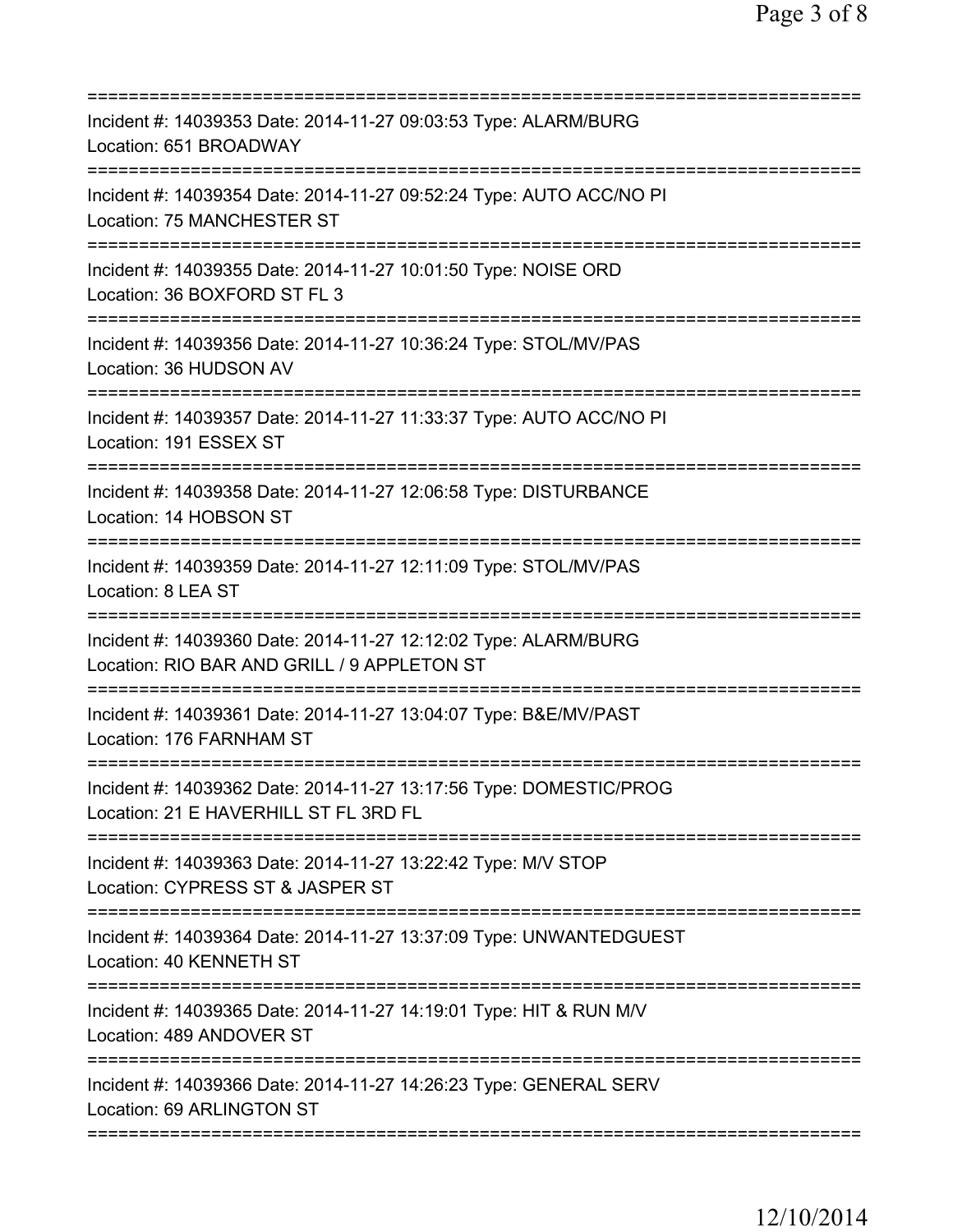Incident #: 14039367 Date: 2014-11-27 14:35:34 Type: TRESPASSING Location: 250 CANAL ST =========================================================================== Incident #: 14039368 Date: 2014-11-27 15:04:53 Type: ALARM/BURG Location: SIMMS RESIDENCE / 11 W DALTON ST =========================================================================== Incident #: 14039369 Date: 2014-11-27 15:49:07 Type: ALARM/BURG Location: BLANCHETTE RESIDENCE / 463 LOWELL ST =========================================================================== Incident #: 14039370 Date: 2014-11-27 15:58:49 Type: RECOV/STOL/MV Location: PARK ST & SPRUCE ST =========================================================================== Incident #: 14039371 Date: 2014-11-27 16:21:39 Type: ALARM/BURG Location: GOMEZ RESIDENCE / 269 CYPRESS AV =========================================================================== Incident #: 14039372 Date: 2014-11-27 17:02:31 Type: ALARM/BURG Location: COMM CHEVY / 155 MARSTON ST =========================================================================== Incident #: 14039373 Date: 2014-11-27 17:22:25 Type: M/V STOP Location: MERRIMACK ST & PARKER ST =========================================================================== Incident #: 14039374 Date: 2014-11-27 17:23:11 Type: CK WELL BEING Location: 31 JACKSON ST #4 FL 2 =========================================================================== Incident #: 14039375 Date: 2014-11-27 17:35:57 Type: M/V STOP Location: GREENFIELD ST & LORING ST =========================================================================== Incident #: 14039376 Date: 2014-11-27 18:06:18 Type: ALARMS Location: 233 HAVERHILL ST =========================================================================== Incident #: 14039377 Date: 2014-11-27 18:07:22 Type: ALARM/BURG Location: TURNER RESIDENCE / 611 LOWELL ST =========================================================================== Incident #: 14039379 Date: 2014-11-27 18:20:34 Type: HIT & RUN M/V Location: NEWTON ST & SALEM ST =========================================================================== Incident #: 14039378 Date: 2014-11-27 18:28:36 Type: M/V STOP Location: MERRIMACK ST & S UNION ST =========================================================================== Incident #: 14039380 Date: 2014-11-27 18:35:21 Type: ALARMS Location: 352 COMMON ST =========================================================================== Incident #: 14039381 Date: 2014-11-27 18:36:13 Type: ALARM/BURG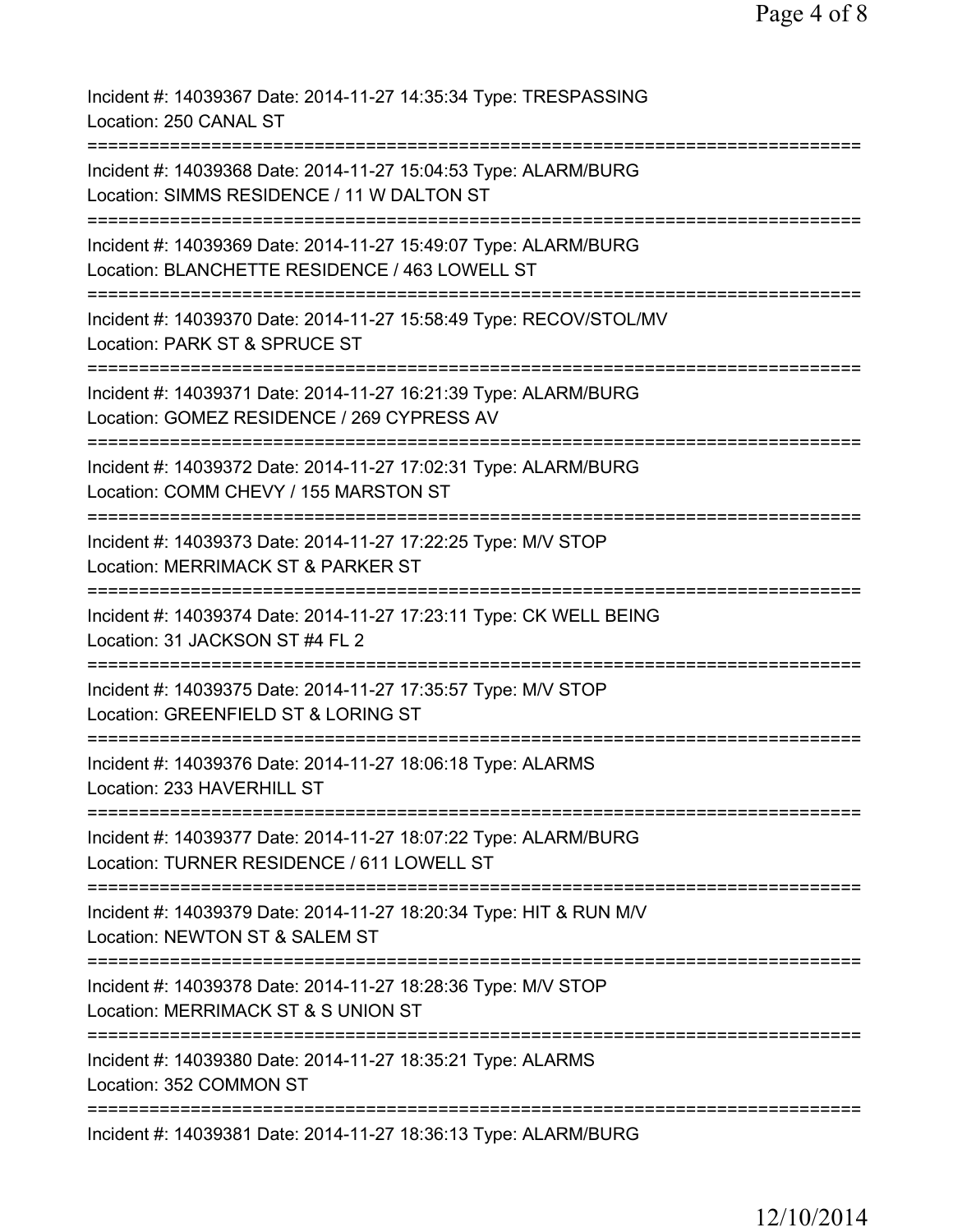| Location: DUNKIN DONUTS / 579 ANDOVER ST                                                                                             |
|--------------------------------------------------------------------------------------------------------------------------------------|
| Incident #: 14039382 Date: 2014-11-27 19:04:48 Type: M/V STOP<br>Location: MELVIN ST & WINTER ST                                     |
| Incident #: 14039383 Date: 2014-11-27 19:08:51 Type: M/V STOP<br>Location: ESSEX ST & NEWBURY ST                                     |
| Incident #: 14039384 Date: 2014-11-27 19:19:51 Type: M/V STOP<br>Location: BROADWAY & TREMONT ST                                     |
| :=============================<br>Incident #: 14039385 Date: 2014-11-27 19:21:13 Type: M/V STOP<br>Location: APPLETON WY & COMMON ST |
| Incident #: 14039386 Date: 2014-11-27 19:40:05 Type: ALARM/BURG<br>Location: IRIZARRY RESIDENCE / 469 HAMPSHIRE ST #C                |
| Incident #: 14039387 Date: 2014-11-27 19:43:05 Type: M/V STOP<br>Location: OLIVER SCHOOL / 183 HAVERHILL ST                          |
| Incident #: 14039388 Date: 2014-11-27 19:55:17 Type: DISTURBANCE<br>Location: 166 SPRUCE ST FL 2                                     |
| Incident #: 14039389 Date: 2014-11-27 19:55:43 Type: ALARM/BURG<br>Location: OLD HIGH SCHOOL / 233 HAVERHILL ST                      |
| Incident #: 14039390 Date: 2014-11-27 19:59:22 Type: NOISE ORD<br>Location: 45 SPRINGFIELD ST FL 2                                   |
| Incident #: 14039391 Date: 2014-11-27 20:10:15 Type: M/V STOP<br>Location: MYRTLE CT & MYRTLE ST                                     |
| Incident #: 14039392 Date: 2014-11-27 20:18:14 Type: DOMESTIC/PAST<br>Location: 23 SUMMIT AV                                         |
| Incident #: 14039393 Date: 2014-11-27 20:20:20 Type: M/V STOP<br>Location: BRADFORD ST & HAMPSHIRE ST                                |
| Incident #: 14039394 Date: 2014-11-27 20:23:48 Type: A&B D/W PAST<br>Location: BOWDOIN ST & BROOKFIELD ST                            |
| Incident #: 14039395 Date: 2014-11-27 20:26:21 Type: M/V STOP<br>Location: FALLS BRIDGE / null                                       |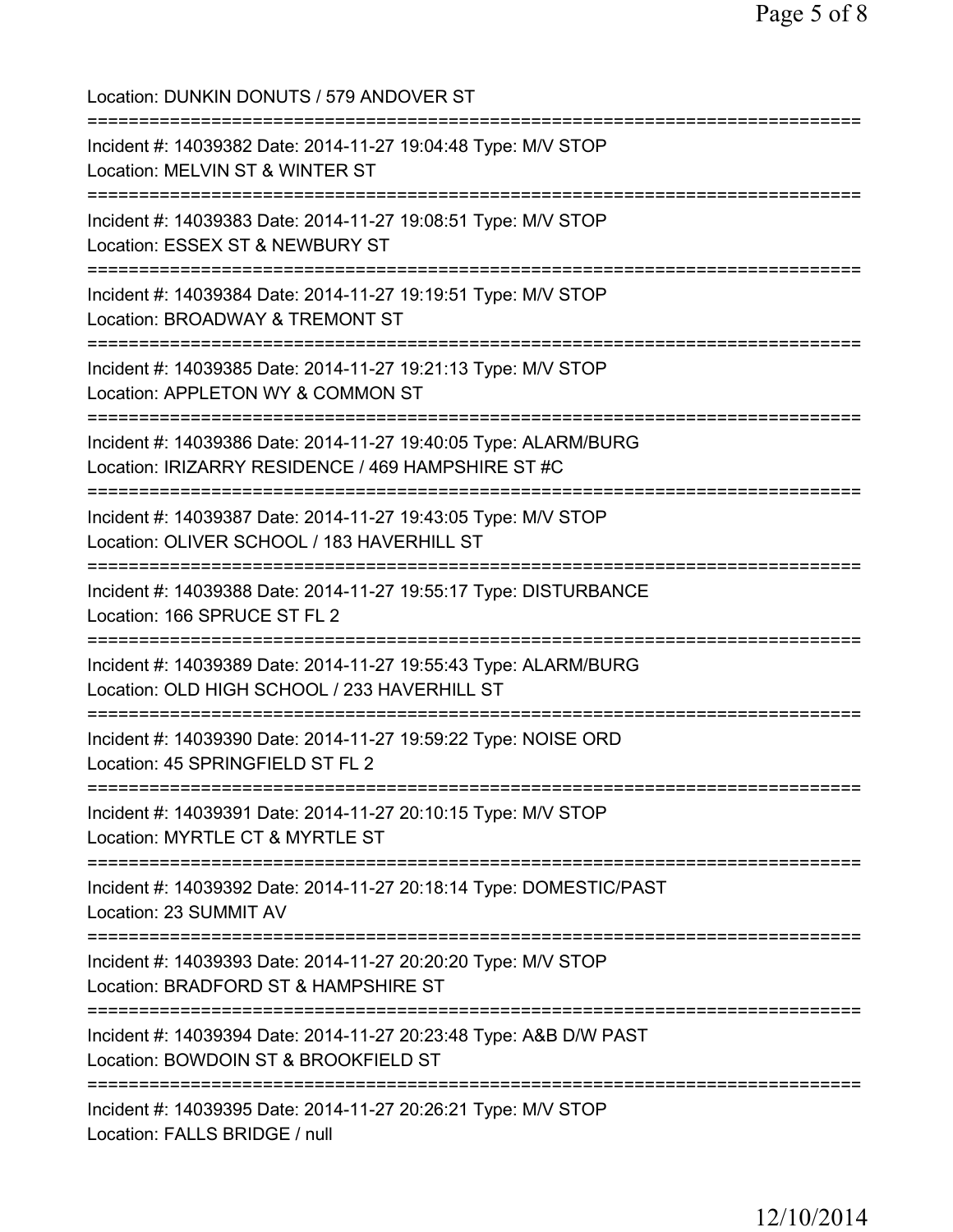| Incident #: 14039396 Date: 2014-11-27 20:30:34 Type: AUTO ACC/NO PI<br>Location: 8 CHESTER ST                                       |
|-------------------------------------------------------------------------------------------------------------------------------------|
| Incident #: 14039397 Date: 2014-11-27 20:32:40 Type: STOL/MV/PAS<br>Location: 15 TENNEY ST                                          |
| Incident #: 14039398 Date: 2014-11-27 20:35:51 Type: SUS PERS/MV<br>Location: MARKET ST & S UNION ST<br>==========================  |
| Incident #: 14039399 Date: 2014-11-27 20:49:18 Type: TRANSPORT<br><b>Location: UNION ST</b>                                         |
| Incident #: 14039400 Date: 2014-11-27 20:59:20 Type: M/V STOP<br><b>Location: CANAL ST</b><br>===================================== |
| Incident #: 14039401 Date: 2014-11-27 21:09:52 Type: ALARM/BURG<br>Location: SEBINO RESIDENCE / 226 PHILLIPS ST                     |
| Incident #: 14039402 Date: 2014-11-27 21:11:41 Type: NOISE ORD<br>Location: 11 LAWRENCE ST #408 FL 4                                |
| Incident #: 14039403 Date: 2014-11-27 21:12:52 Type: M/V STOP<br><b>Location: MARSTON ST</b>                                        |
| Incident #: 14039404 Date: 2014-11-27 21:17:39 Type: ALARM/BURG<br>Location: 95 E HAVERHILL ST                                      |
| Incident #: 14039405 Date: 2014-11-27 21:20:01 Type: AUTO ACC/UNK PI<br>Location: 243 WATER ST                                      |
| Incident #: 14039406 Date: 2014-11-27 21:41:07 Type: ALARM/BURG<br>Location: 14 RIVERVIEW PL                                        |
| Incident #: 14039407 Date: 2014-11-27 21:44:01 Type: M/V STOP<br>Location: HANCOCK ST & MELROSE TER                                 |
| Incident #: 14039408 Date: 2014-11-27 21:46:49 Type: M/V STOP<br>Location: BROADWAY & TREMONT ST                                    |
| Incident #: 14039409 Date: 2014-11-27 21:49:29 Type: M/V STOP<br>Location: 1 HANCOCK ST                                             |
|                                                                                                                                     |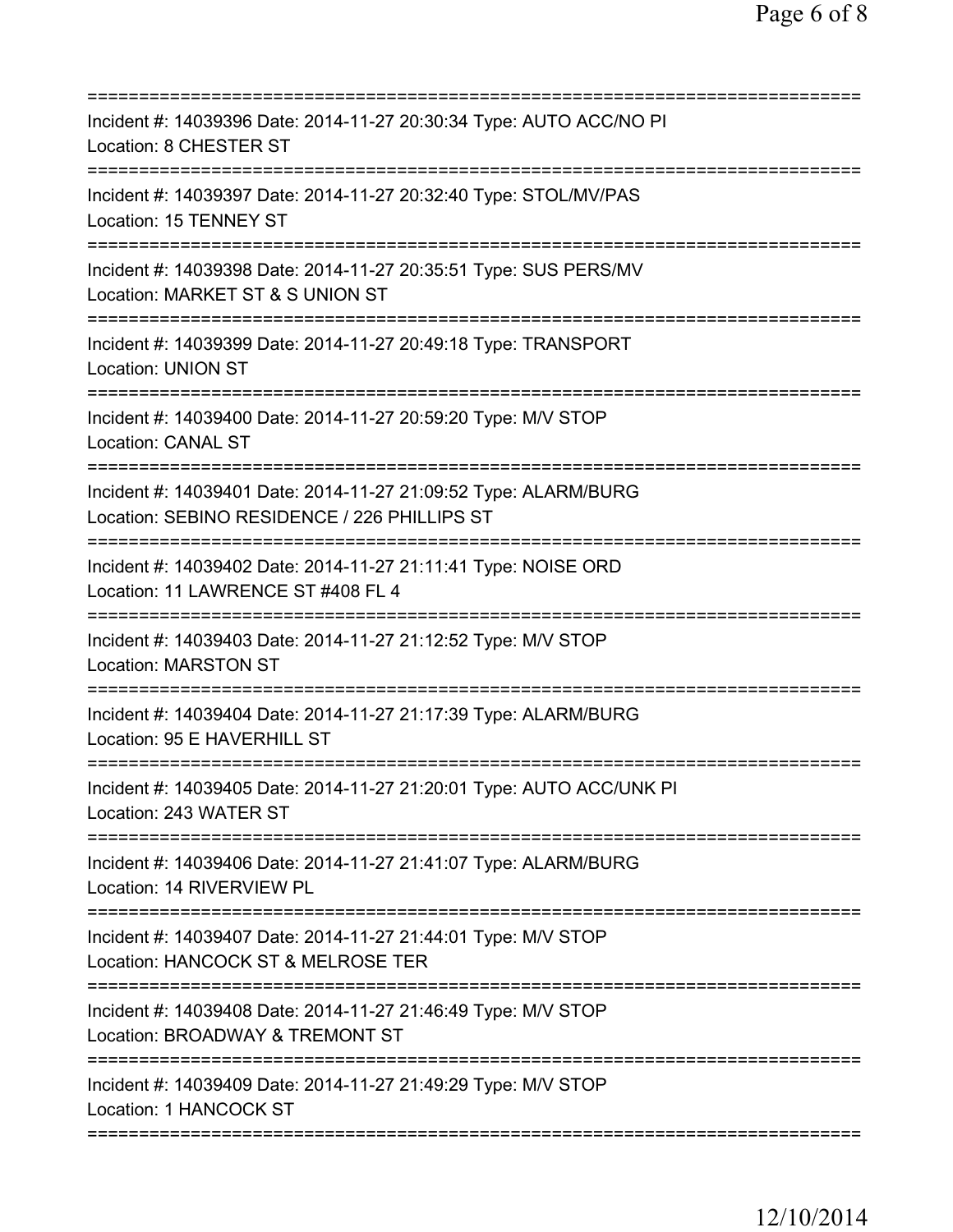| Incident #: 14039410 Date: 2014-11-27 22:01:18 Type: NOISE ORD<br>Location: 31 ROBINSON CT FL 1                                                               |
|---------------------------------------------------------------------------------------------------------------------------------------------------------------|
| Incident #: 14039411 Date: 2014-11-27 22:05:02 Type: NOISE ORD<br>Location: 101 LOWELL ST FL 2                                                                |
| Incident #: 14039412 Date: 2014-11-27 22:10:49 Type: ROBBERY ARMED<br>Location: 7 11 / 370 BROADWAY                                                           |
| Incident #: 14039413 Date: 2014-11-27 22:36:22 Type: B&E/PROG<br>Location: 509 LOWELL ST                                                                      |
| ======================================<br>Incident #: 14039414 Date: 2014-11-27 22:37:43 Type: ALARM/BURG<br>Location: RIVERA RESIDENCE / 469 HAMPSHIRE ST #C |
| Incident #: 14039417 Date: 2014-11-27 22:40:04 Type: HIT & RUN M/V<br>Location: 21 AMHERST ST                                                                 |
| ---------------<br>Incident #: 14039415 Date: 2014-11-27 22:42:48 Type: DISTURBANCE<br>Location: 68 E HAVERHILL ST #1                                         |
| Incident #: 14039416 Date: 2014-11-27 22:45:32 Type: B&E/MV/PAST<br>Location: 85 BERKELEY ST                                                                  |
| ============<br>Incident #: 14039418 Date: 2014-11-27 22:50:48 Type: ALARM/BURG<br>Location: ALIX RESIDENCE / 229 BRUCE ST                                    |
| Incident #: 14039420 Date: 2014-11-27 23:09:06 Type: SUS PERS/MV<br>Location: 38 STEARNS AV                                                                   |
| Incident #: 14039419 Date: 2014-11-27 23:09:14 Type: AUTO ACC/PI<br>Location: JACKSON ST & KNOX ST                                                            |
| ==========================<br>Incident #: 14039421 Date: 2014-11-27 23:18:04 Type: NOISE ORD<br>Location: 660 HAVERHILL ST                                    |
| Incident #: 14039422 Date: 2014-11-27 23:23:39 Type: RECOV/STOL/MV<br>Location: 103 STEARNS AV                                                                |
| Incident #: 14039423 Date: 2014-11-27 23:26:37 Type: NOISE ORD<br>Location: 17 THORNDIKE ST FL 2                                                              |
| Incident #: 14039424 Date: 2014-11-27 23:41:27 Type: GENERAL SERV                                                                                             |